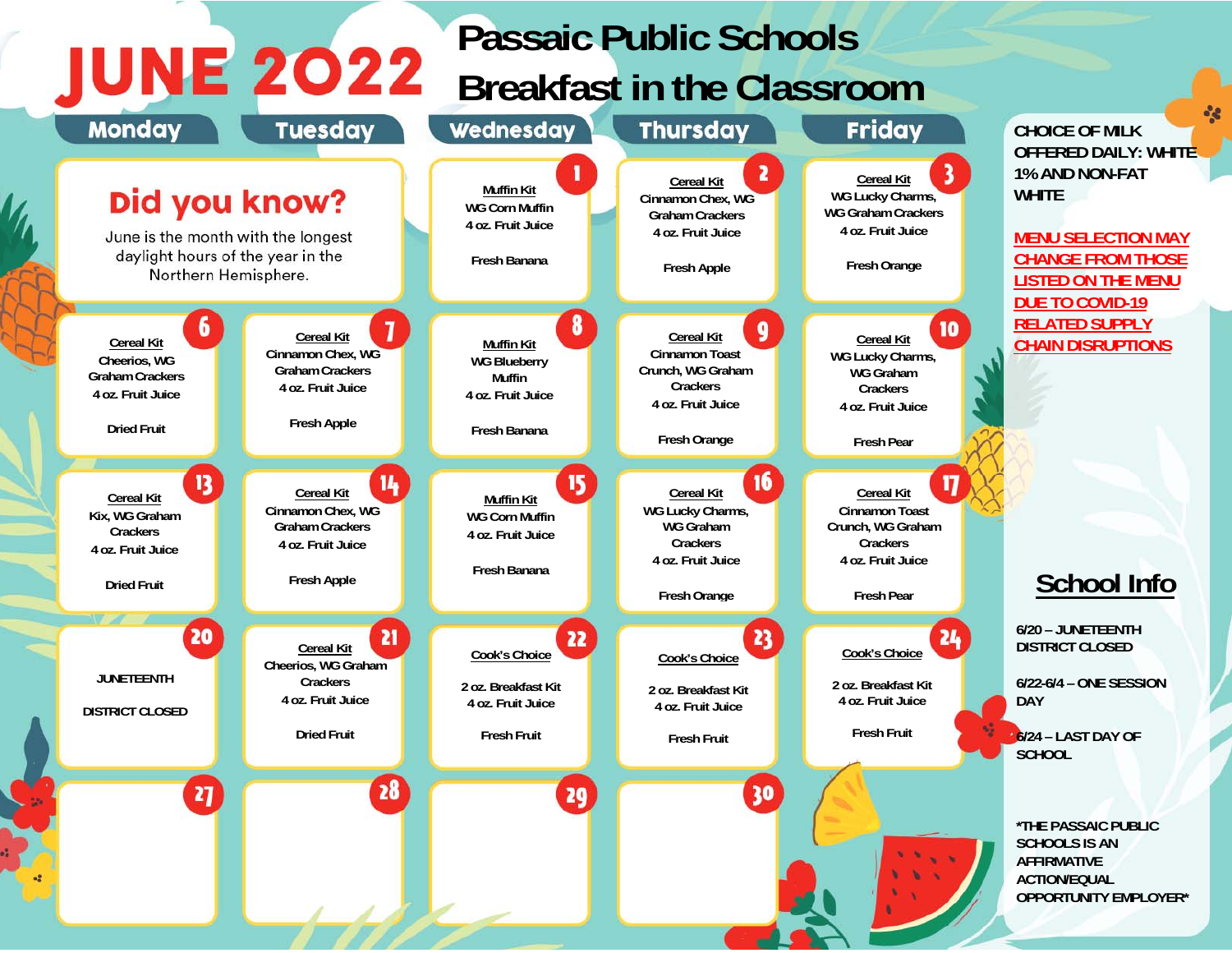## **Passaic Public Schools Elementary Lunch Menu Pre-K – Grade 8**

**de** 



**JUNE 2022**